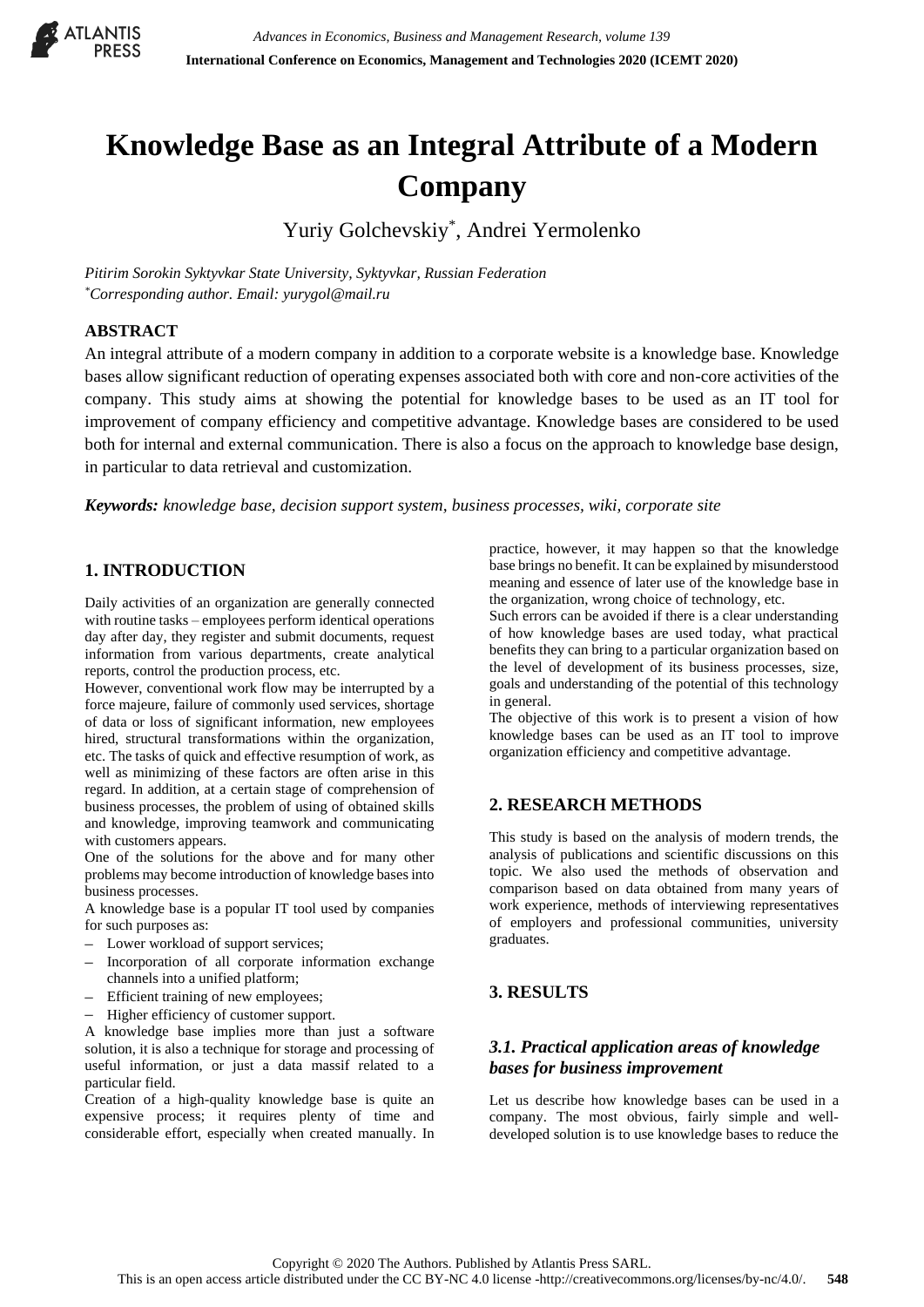work load of the support and training service. According to the research done by Destination CRM (https://www.destinationcrm.com/), about 2/3 of customers ask the same questions related to operation of a particular service or product. Availability of a high-quality knowledge base with a well-thought-out interface at a company's website can allow users to find answers independently or reduce the staff load when answering and finding solutions to user problems.

The possibility to train entrepreneurs through knowledge management technologies based on a mobile application for small and medium-sized businesses is reviewed in [1], while approaches and practices for personnel training are presented, for instance, in such papers as [2–4], which highlights the variety of methods for the technology application.

In order to be competitive, companies and organizations have to analyze and improve their business processes continuously. For example, the article [5] presents a number of attributes and cases leading to revision of business processes. It is an extraordinary task requiring knowledge and extensive experience in business process reengineering. In such cases, computer-based design and knowledge base operation tools can be used.

The article [6] describes a method for knowledge base organization based on the use of business process templates. It shows a repository consisting of business process templates that are thoroughly tested at the syntactic and semantic levels and a template management mechanism, and proposes a process for workflow template development. Thus, users can select and modify corresponding workflow templates from the knowledge base. The paper [7] presents a platform for business processes knowledge base management, which incorporates a logical language for business process modeling and a reasoning mechanism that provides support to designers.

Feasibility and effectiveness of the method of presenting and building knowledge about product requirements were justified in [8] on the example of the knowledge base system for a mobile website.

Another area where companies can apply ideas of knowledge base design and use effectively is generation of various business analytics [9, 10]. Retrieval and analysis of a wide range of business information from various sources, including scientific ones, various web resources, and social networks, creation of a company's business profile — these tasks can be performed by data processing systems with knowledge bases connected to them.

Knowledge base application directly at a production area can also be relevant. It is a useful tool for optimizing product or service production or design processes through increased productivity and efficiency of reused information and knowledge in the course of simultaneous data analysis and machine learning algorithms.

An example of a possible solution for the polyethylene production process is given in the article [11], and a review of technologies for the intelligent design of equipment and a knowledge base management system, which can save a lot of time to designers by my means of reused design knowledge, is given in [12].

Software development is no exception as well. A study on development of a support system for a software design phase based on the findings of security requirements and knowledge base analysis is presented in [13].

Software solutions based on a dynamic and expandable knowledge base can determine optimal implementation of working processes with existing equipment configurations, performing the role of data storage and functions of a human analytical expert. A draft solution to support compilation of high-level languages for arbitrary reconfigurable platforms was presented in [14].

In addition, knowledge bases serve as the foundation for development of technologies of cognitive robots and machine learning systems.

And, of course, one cannot but mention the use of knowledge bases in decision support systems at various levels ranging from systems aimed at improving the efficiency of small businesses, social and healthcare organizations to industry-related systems and municipal, regional and state level decision support systems  $[15 - 21]$ .

#### *3.2. Practical aspects to consider*

Having analyzed the needs and potential of a knowledge base use in an organization, it is necessary to consider feasibility of its development and select an implementation method. There is a wide range of options for technical implementation of such a knowledge base – from a simple collection of documents to complex hierarchical structures supported by a variety of data acquisition and processing algorithms, including big data and machine learning processing, speech recognition and ontology creation. The resulting product can be fully automated, supported by a company's structural unit or dedicated employees of various departments.

When designing a system, several important questions have to be answered. First of all, it is necessary to determine what kind of information will be accumulated and processed in the database (product data, business analytics, production parameters, etc), who will use it (employees or customers, for example), and whether it should be further structured for report generation, etc.

It is important to understand that creation of a knowledge base and initiated information entry into it are just a number of obvious aspects of the immense work. Since there has been tremendous growth in the amount of information in recent years, it causes a risk that the database will grow quickly and the search for relevant information may become problematic, as can be observed with regard to knowledge bases in some large IT corporations. Therefore, even at the design stage, a primary focus should be given to how content classification and search will be implemented in it. Otherwise the project may simply turn out to be useless.

The third important aspect that requires a well-thought decision is whether to create a system on your own or based on existing solutions. The answer, indeed, is not easy, since many of the existing solutions do not offer sufficient customization, which immediately leads to their futility and causes a lot of problems with data compilation and analysis.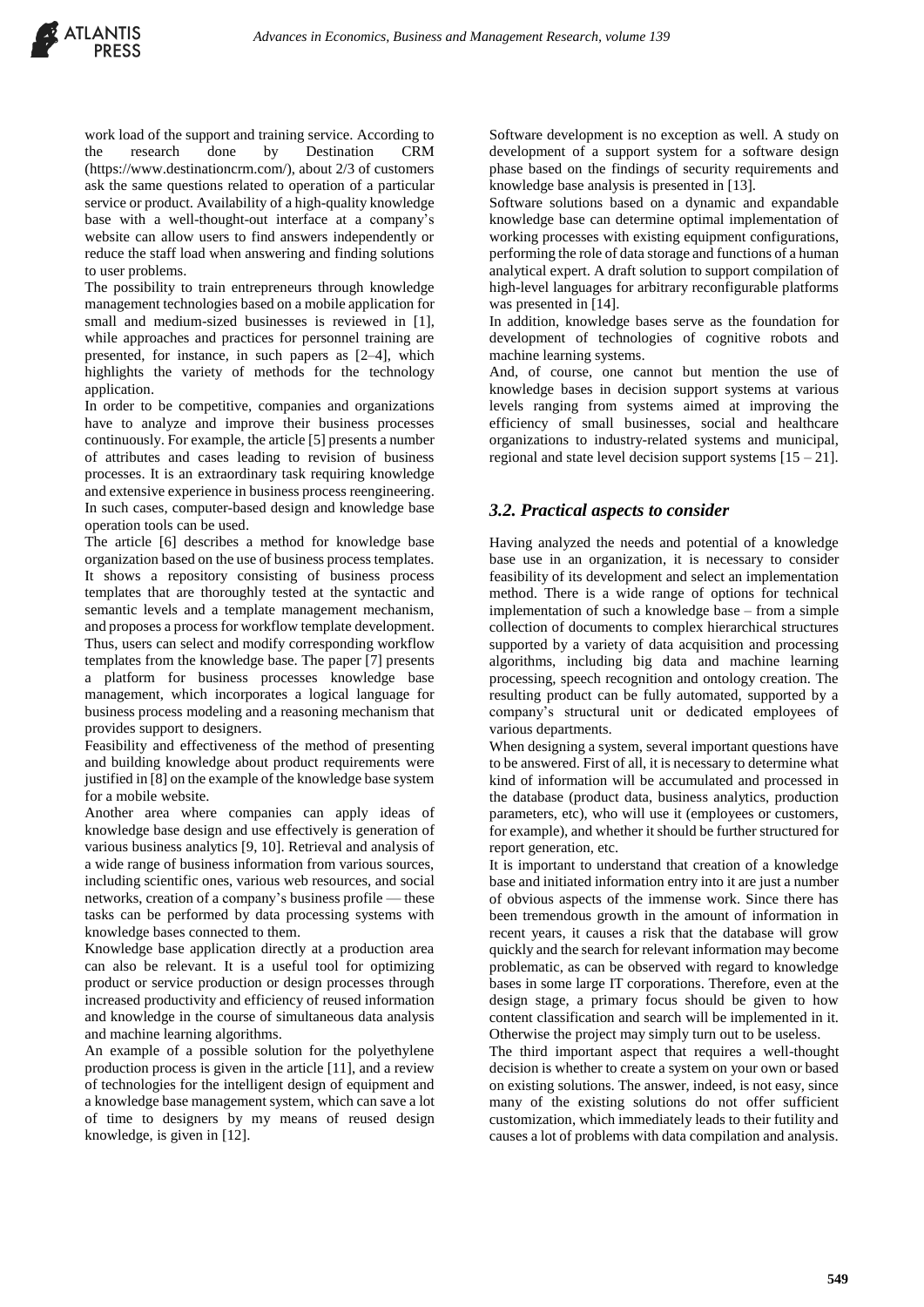Medium and large companies can afford their own development, and sometimes it becomes merely essential for any further development. For small businesses, it will be more practical to use off-the-shelf solutions making it possible to create a single workflow, at least at initial stages.

#### *3.3. Knowledge base implementation options for small business*

Corporate and Wiki websites are popular and easy-to-use means of knowledge base implementation. See some examples of such solutions below:

1. Confluence (https://www.atlassian.com)

The developer is *Atlassian*. Confluence is a teamwork space based on a replicated Wiki-system designed for internal use by organizations in order to create an integrated corporate space and knowledge base. It is, in general, a fairly simple and user-friendly tool, but, in our opinion, it has insufficient customization and problems with navigation and search.

2. Notion (https://www.notion.so/)

The developer is *Notion Labs Inc*. This product combines a sufficiently large number of tools – notes, to-do lists, documents, kanban boards and knowledge bases, everything an office employee usually has to deal with – into a single workspace. You can add various elements to it and assemble an "ideal" tool for data storage, planning and teamwork. However, it is a cloud service with all respective disadvantages.

3. *Microsoft Sharepoint* platform. Its distinctive features include the ability to use a wide variety of tools and compatibility with other Microsoft products. The platform has extensive customization options for the needs of a company, ensuring stable operation and performance. In 2014, the Sochi Winter Olympics steering committee introduced a base on this platform. The structure was based on a simple scheme, which included functionalities characterizing briefly the essence of the data: "Nutrition", "Communication with the Press", "Health Care", etc. The shortcomings of this technology include complicated implementation of a corporate database at Sharepoint, insufficient integration with third-party software, and the cost of the solution. As a consequence, such a solution is not very suitable for small businesses.

A similar benchmarking of over 20 most popular Wiki systems can be performed with the help of [22].

Also, tools based on the use of applications for mobile devices and SaaS services have recently emerged and are being developed. Among the proposals are models and software solutions for knowledge representation and modification in the form of logical rules and their further interpretation [23], a multidimensional model for optimized filling of the data store based on reporting requirements [24], a unified approach to managing knowledge bases of various configurations and development of unified mathematical models of operations with ontology elements [25].

#### **4. CONCLUSION**

Under current conditions of information prevalence, we are observing increased relevancy of more efficient corporate and public administration through full-featured application of technological and information capacities ensuring data accumulation, analysis, assessment and reuse, with subsequent forecasting of changes in the situation and information and analytical support for the decision-making process. "Information overload" with its complexity of management processes and a significantly increased volume of analyzed data caused by their redundancy, irrelevance, selectivity, tendentiousness, etc., can lead to incorrect management decisions. One of the solutions is development and implementation of knowledge bases and later – decision-making support systems based on the knowledge presented. The field of application of such tools is extensive – from small businesses, to industries and public administration, from providing an easy-to use common corporate space to creating analytics and generating recommendations. To summarize, we would like to focus on the following:

1. When designing and developing knowledge bases, it is important to answer three relevant questions about the purpose, structure and development/purchase of such a software product correctly.

2. Someone should be responsible for the knowledge base. It cannot run "by itself". The knowledge base requires financial and other costs to be maintained and developed.

3. For minor projects, you can get ready-made out-of-thebox or cloud solutions, but you have to understand that with large amounts of information such solutions will not operate properly.

4. One of the most important functionalities in the knowledge base is the ability to search. In the long run, the efficiency of the system will be determined by the quality of the search service developed.

## **REFERENCES**

[1] J.J. Siregar, R.A. Aryanti Wardaya Puspokusumo. Design and development of knowledge management system in the small and medium-scale enterprises base on mobile apps (SMEs at indonesia) (2020) Advances in Intelligent Systems and Computing, 1073, pp. 1020 – 1030. DOI: https://doi.org/10.1007/978-3-030-33582- 3\_96

[2] Eu. Khalin, Ye. Mikhaylova. [Application of](https://www.elibrary.ru/item.asp?id=26747031)  [intelligent graphics for ensuring electrical safety of](https://www.elibrary.ru/item.asp?id=26747031)  [production.](https://www.elibrary.ru/item.asp?id=26747031) [Research in Agricultural Electric](https://www.elibrary.ru/contents.asp?id=34267327)  [Engineering,](https://www.elibrary.ru/contents.asp?id=34267327) 2016, no 1, pp.  $8 - 14$ 

[3] G.S. Sigovtsev, I.O. Semenov, M.A. Charuta. LCMS for personnel training based on the corporate knowledge base. Modern information technologies and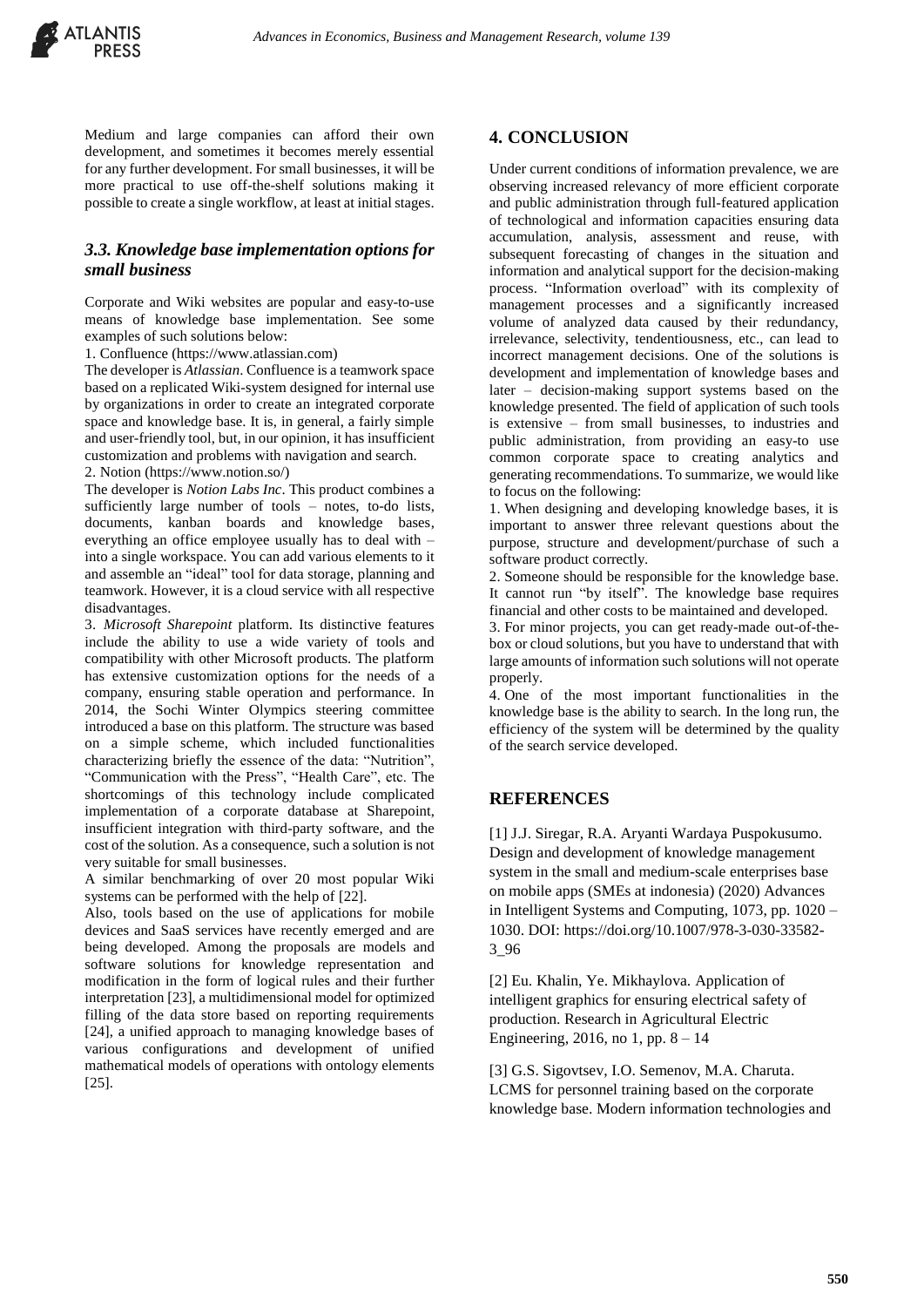

IT education, 2015, vol. 11, no 1, pp. 135 – 140 (In Russ.)

[4] A.V. Yermolenko. Knowledge base as an organization management tool. Economic development in the context of digital transformation. Collection of scientific papers of the All-Russian national scientific and practical conference. Syktyvkar, Syktyvkar State Univ., 2018, pp. 25 – 29 (In Russ.)

[5] N. Kettler, P. Soffer, I. Hadar. Towards a Knowledge Base of Business Process Redesign: Forming the Structure (2019) Lecture Notes in Business Information Processing, 352, pp. 3 – 18. DOI: https://doi.org/10.1007/978-3-030-20618-5\_1

[6] T.H.H. Nguyen, T.P. Hong, N. Le Thanh. An ontological approach for organizing a knowledge base to share and reuse business workflow templates (2017) 7th International Conference on Information Science and Technology, ICIST 2017 – Proceedings, pp. 271 – 277. DOI: https://doi.org/10.1109/ICIST.2017.7926769

[7] A. De Nicola, M. Missikoff, M. Proietti, F. Smith. A logic-based method for business process knowledge base management (2010) SEBD 2010 – Proceedings of the 18th Italian Symposium on Advanced Database Systems, pp. 170 – 181

[8] B. Lei. Construction of product requirements knowledge base on E-business website (2015) Jisuanji Jicheng Zhizao Xitong/Computer Integrated Manufacturing Systems, CIMS, 21 (3), pp. 618 – 625. DOI: https://doi.org/10.13196/j.cims.2015.03.006

[9] S. Shin, H. Jung, M.Y. Yi. Building a business knowledge base by a supervised learning and rule-based method (2015) KSII Transactions on Internet and Information Systems, 9 (1), pp. 407 – 420. DOI: https://doi.org/10.3837/tiis.2015.01.025

[10] D. Consoli, D. Elche. An analysis of the knowledge base of scientific research and development business services (2014) R and D Management, 44 (4), pp. 341 – 354. DOI: https://doi.org/10.1111/radm.12062

[11] W. Zhong, C. Li, X. Peng, F. Wan, X. An, Z. Tian, A Knowledge Base System for Operation Optimization: Design and Implementation Practice for the Polyethylene Process (2019) Engineering, 5 (6), pp. 1041 – 1048. DOI: https://doi.org/10.1016/j.eng.2019.09.004

[12] Y. Ji, X. Hu, J. Liu, Z. Yang, L. Wang, Z. Jiang.Design and application of knowledge base management system for intelligent outfitting design (2019) ACM International Conference Proceeding Series, pp. 62 – 66. DOI: https://doi.org/10.1145/3341069.3341078

[13] A. Hazeyama, H. Miyahara, T. Tanaka, H.Washizaki, H. Kaiya, T. Okubo, N. Yoshioka. A system for seamless support from security requirements analysis to security design using a software security knowledge base (2019) Proceedings – 2019 IEEE 27th International Requirements Engineering Conference Workshops, REW 2019, pp. 134 – 140. DOI: https://doi.org/10.1109/REW.2019.00029

[14] H. Zhou, A. Srivastava, R. Kannan, V. Prasanna. Design and implementation of knowledge base for runtime management of software defined hardware (2019) IEEE High Performance Extreme Computing Conference, HPEC 2019. DOI: https://doi.org/10.1109/HPEC.2019.8916328

[15] D.L. Olson, V. Van Huy, N.M. Tuan. Case of development of a small business ERP consultant knowledge base (2012) Advances in Enterprise Information Systems II – Proceedings of the 5th International Conference on Research and Practical Issues of Enterprise Information Systems, CONFENIS  $2011$ , pp.  $81 - 90$ 

[16] W.A. Teniwut, C.L. Hasyim. Decision support system in supply chain: A systematic literature review (2020) Uncertain Supply Chain Management, 8 (1), pp. 131 – 148. DOI: https://doi.org/10.5267/j.uscm.2019.7.009

[17] M. Zhang, G. Tian, J. Gong, Y. Yuan. Design method of service decision mechanism based on ontology knowledge base (2017) Huazhong Keji Daxue Xuebao (Ziran Kexue Ban)/Journal of Huazhong University of Science and Technology (Natural Science Edition), 45 (10), pp. 70 – 74. DOI: https://doi.org/10.13245/j.hust.171013

[18] C. Zhang, F. Sun, M. Zhang, W. Liu, Q. Yu, P. Babyn, H. Zhong. Design and implementation of a medical image knowledge base for pulmonary nodules diagnosis (2018) 2017 3rd IEEE International Conference on Computer and Communications, ICCC 2017, 2018 – January, pp. 2071 – 2075. DOI: https://doi.org/10.1109/CompComm.2017.8322901

[19] Z. Zhai, J.F. Martínez, V. Beltran, N.L. Martínez. Decision support systems for agriculture 4.0: Survey and challenges (2020) Computers and Electronics in